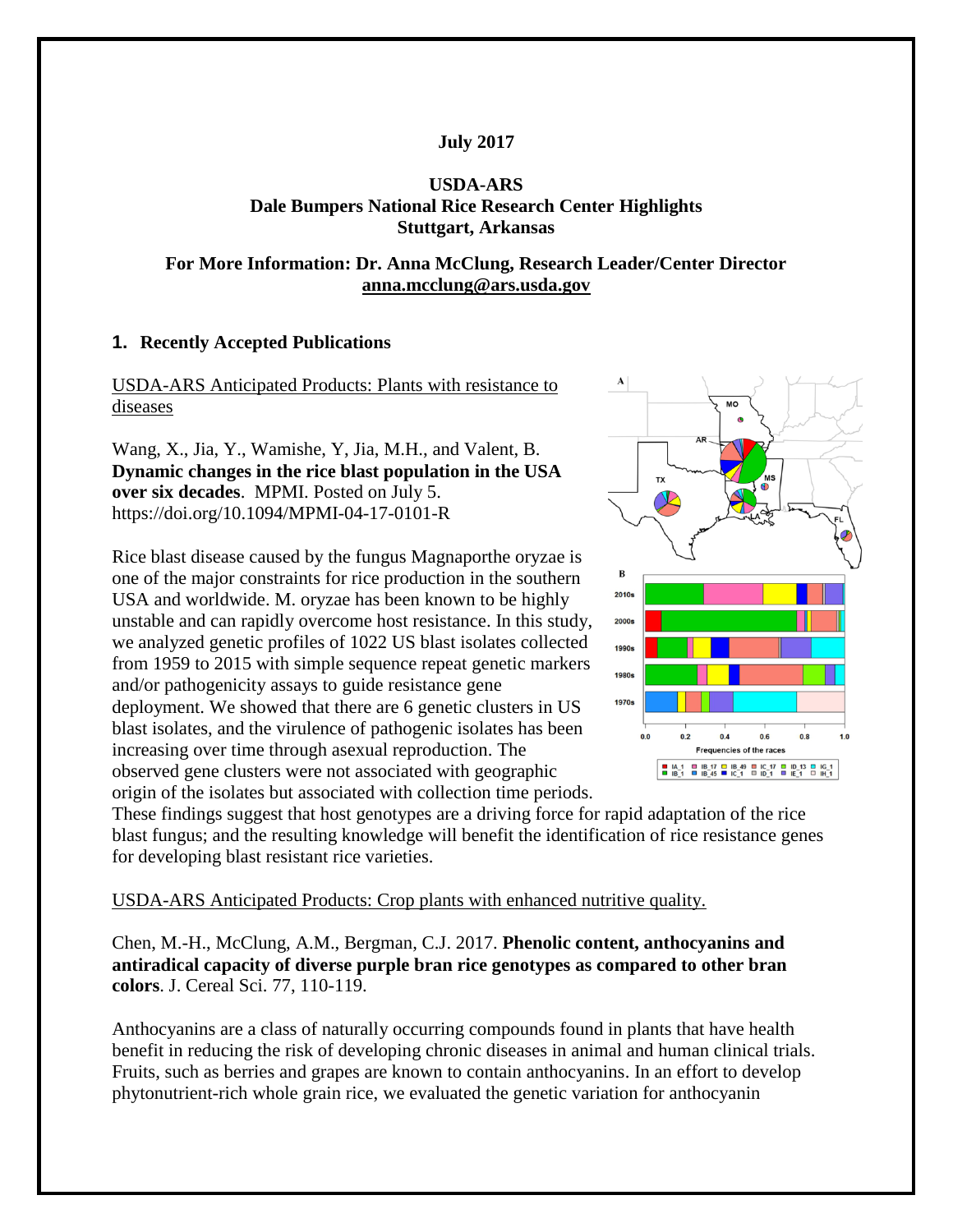

concentration found in rice having purple (or black) bran. More than a 25-fold variation in total anthocyanin concentration was found among 25 global rice varieties having purple brans. Using a non-destructive colorimeter to measure the purple color of the whole grain rice, the color parameter *b\**, measuring yellowness, negatively correlated with the concentration of total anthocyanins

suggesting that this color parameter would be an efficient screening tool for selecting anthocyanins in whole grain rice. In conclusion, rice varieties with high concentration of anthocyanins were identified that can be used for breeding to enhance phytonutrients in rice.

# USDA-ARS Anticipated Products: Crop plants with enhanced nutritive quality.

Chen, M.-H., Bergman, C.J., McClung, A.M., Everette, J.D., Tabien, R.E. 2017. **Resistant starch: variation among high amylose rice varieties and its relationship with apparent amylose content, pasting properties and cooking methods**. Food Chem. 234, 180-189.

Resistant starch, which isn't hydrolyzed in the small intestine and acts like dietary fiber, has proposed health benefits. We evaluated a set of 40 high amylose rice varieties for resistant starch levels in cooked rice and approximately a 1.9-fold difference was found. The highest ones had more than 2 fold greater resistant starch relative to a typical US long-grain



intermediate-amylose rice. Two cooking methods were compared to evaluate the effects of water to rice ratio and the duration of cooking time on resistant starch levels using six varieties that had different functional properties. No difference in resistant starch level due to cooking protocol was found suggesting that preparing rice by common cooking methods will not alter genetic differences in resistant starch.

# **2. Technology Transfer**

**a. Formal Events:**

# **To Non-research Stakeholders**

On July  $12<sup>th</sup>$ , twenty-eight rice industry representatives from southern Brazil visited the DBNRRC and were provided a tour of the facility by Dr. Dave Gealy. Dr. Gealy, Dr. Jai Rohila, and Dr. Jinyoung Barnaby discussed their field and greenhouse studies

to improve rice so that in can be grown under reduced irrigation management while maximizing grain production and minimizing weed competition and greenhouse gas emissions.

On July  $13<sup>th</sup>$ , Dr. Anna McClung was an invited speaker at the Annual Rice Field Day at the Texas Agrilife Research and Extension Center in Beaumont, TX. In



addition to the conventional research being conducted at the station, a special field tour and workshop on organic rice research was conducted. Dr. McClung presented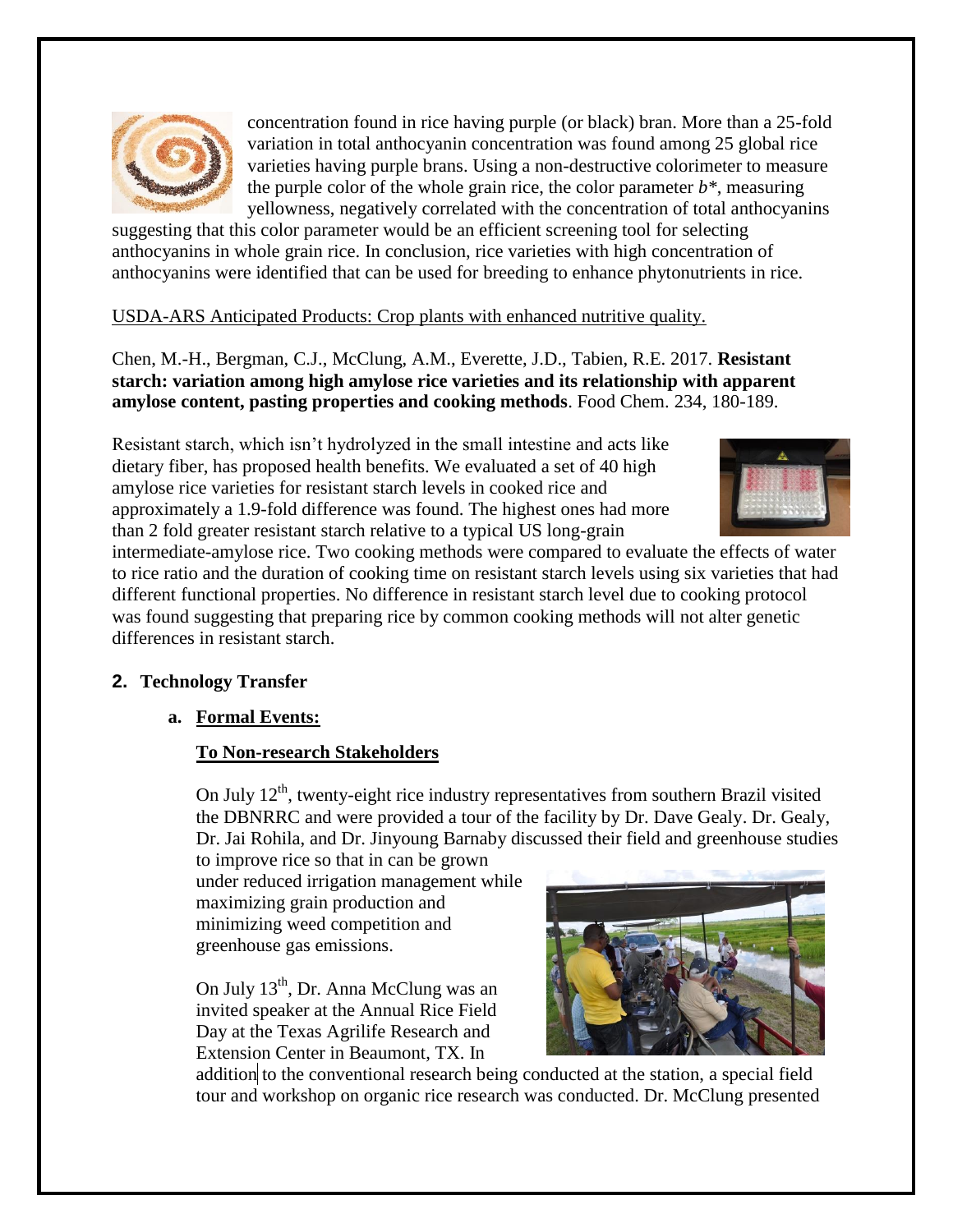an update on organic rice research being conducted in Arkansas that is part of a multistate grant funded by USDA-NIFA-OREI. The workshop was attended by about 30 growers.

On July 14<sup>th</sup>, the National Public Radio station in Milwaukie, WI featured a story about research being conducted by Dr. Michael Schlappi at Marquette University that is a result of a collaborative effort with Dr. Georgia Eizenga from DBNRRC. The story "Marquette University Scientist Out to Prove YES You Can Grow Rice in Wisconsin" talks about small fields of rice being established using a Russian rice variety that was



identified from the USDA rice mini-core collection that was adapted for production in WI.

Research being conducted by Dr. Ming-Hsuan Chen in collaboration with Stephen Boue at the Southern Regional Research Center in New Orleans was highlighted in the July 2017 issue of AgResearch Magazine – "Rice Compounds Show Anti-diabetic Potential." <https://agresearchmag.ars.usda.gov/2017/jul/rice/>

## **To Research Community**

Dr. Dave Gealy attended the 8th World Congress on Allelopathy in Marseille, France from July 24-28, 2017. He presented a talk "Phenotypic Evaluation of Weedcompetitive Traits and Yield of Rice RILs from an Indica x Tropical Japonica Mapping Population" in the session on Allelopathy in Crops". Approximately 200 people from more than 25 countries participated.

#### **b. Informal Contacts**

On July 5th, Dr. Anna McClung provided samples of 14 rice varieties differing in cooking and processing qualities to university researchers.

On July 26, 2017 and July 27, 2017, Dr. Yulin Jia provided information on methods to analyze genetic diversity of the fungus *Magnaporthales* to a researcher in a foreign country. *Magnaporthales* contains over 200 species including rice blast fungus *Magnaporthe oryzae* that causes significant rice crop losses worldwide.

The DBNRRC Genomics facility provided information to four rice seed companies regarding detection of offtypes in seed production fields.

#### **c. Germplasm Exchanged:**

During July, 87 rice accessions from the Genetics Stocks Oryza (GSOR) collection were distributed to researchers in the US and South Korea.